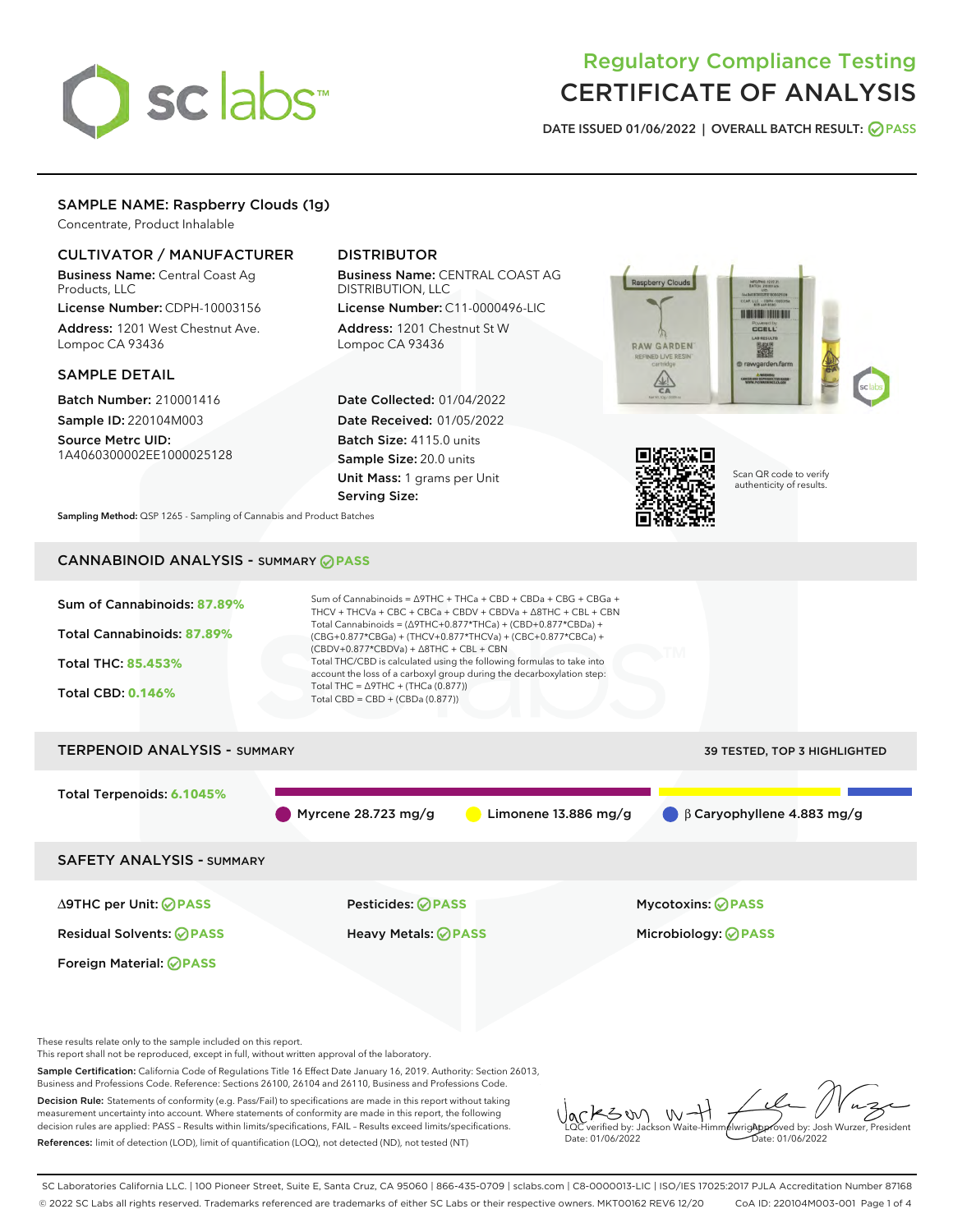



RASPBERRY CLOUDS (1G) | DATE ISSUED 01/06/2022 | OVERALL BATCH RESULT: @ PASS

#### CANNABINOID TEST RESULTS - 01/05/2022 2 PASS

Tested by high-performance liquid chromatography with diode-array detection (HPLC-DAD). **Method:** QSP 1157 - Analysis of Cannabinoids by HPLC-DAD

#### TOTAL CANNABINOIDS: **87.89%**

Total Cannabinoids (Total THC) + (Total CBD) + (Total CBG) + (Total THCV) + (Total CBC) + (Total CBDV) + ∆8THC + CBL + CBN

TOTAL THC: **85.453%** Total THC (∆9THC+0.877\*THCa)

TOTAL CBD: **0.146%**

Total CBD (CBD+0.877\*CBDa)

TOTAL CBG: 1.371% Total CBG (CBG+0.877\*CBGa)

TOTAL THCV: 0.28% Total THCV (THCV+0.877\*THCVa)

TOTAL CBC: 0.28% Total CBC (CBC+0.877\*CBCa)

TOTAL CBDV: ND Total CBDV (CBDV+0.877\*CBDVa)

| <b>COMPOUND</b>            | LOD/LOQ<br>(mg/g) | <b>MEASUREMENT</b><br><b>UNCERTAINTY</b><br>(mg/g) | <b>RESULT</b><br>(mg/g) | <b>RESULT</b><br>(%) |
|----------------------------|-------------------|----------------------------------------------------|-------------------------|----------------------|
| <b>A9THC</b>               | 0.06/0.26         | ±29.396                                            | 854.53                  | 85.453               |
| <b>CBG</b>                 | 0.06/0.19         | ±0.540                                             | 13.71                   | 1.371                |
| <b>THCV</b>                | 0.1/0.2           | ±0.14                                              | 2.8                     | 0.28                 |
| <b>CBC</b>                 | 0.2 / 0.5         | ±0.08                                              | 2.8                     | 0.28                 |
| <b>CBN</b>                 | 0.1/0.3           | ±0.17                                              | 2.6                     | 0.26                 |
| <b>CBD</b>                 | 0.07 / 0.29       | ±0.068                                             | 1.46                    | 0.146                |
| $\triangle$ 8THC           | 0.1/0.4           | ±0.08                                              | 1.0                     | 0.10                 |
| <b>THCa</b>                | 0.05/0.14         | N/A                                                | <b>ND</b>               | <b>ND</b>            |
| <b>THCVa</b>               | 0.07 / 0.20       | N/A                                                | <b>ND</b>               | <b>ND</b>            |
| <b>CBDa</b>                | 0.02/0.19         | N/A                                                | <b>ND</b>               | <b>ND</b>            |
| <b>CBDV</b>                | 0.04 / 0.15       | N/A                                                | <b>ND</b>               | <b>ND</b>            |
| <b>CBDVa</b>               | 0.03/0.53         | N/A                                                | <b>ND</b>               | <b>ND</b>            |
| <b>CBGa</b>                | 0.1/0.2           | N/A                                                | <b>ND</b>               | <b>ND</b>            |
| <b>CBL</b>                 | 0.06 / 0.24       | N/A                                                | <b>ND</b>               | <b>ND</b>            |
| <b>CBCa</b>                | 0.07/0.28         | N/A                                                | <b>ND</b>               | <b>ND</b>            |
| <b>SUM OF CANNABINOIDS</b> |                   |                                                    | 878.9 mg/g              | 87.89%               |

#### **UNIT MASS: 1 grams per Unit**

| ∆9THC per Unit                        | 1120 per-package limit | 854.53 mg/unit | <b>PASS</b> |
|---------------------------------------|------------------------|----------------|-------------|
| <b>Total THC per Unit</b>             |                        | 854.53 mg/unit |             |
| <b>CBD</b> per Unit                   |                        | $1.46$ mg/unit |             |
| <b>Total CBD per Unit</b>             |                        | $1.46$ mg/unit |             |
| Sum of Cannabinoids<br>per Unit       |                        | 878.9 mg/unit  |             |
| <b>Total Cannabinoids</b><br>per Unit |                        | 878.9 mg/unit  |             |

#### TERPENOID TEST RESULTS - 01/06/2022

Terpene analysis utilizing gas chromatography-flame ionization detection (GC-FID). **Method:** QSP 1192 - Analysis of Terpenoids by GC-FID

| <b>COMPOUND</b>          | LOD/LOQ<br>(mg/g) | <b>MEASUREMENT</b><br><b>UNCERTAINTY</b><br>(mg/g) | <b>RESULT</b><br>(mg/g)                          | <b>RESULT</b><br>(%) |
|--------------------------|-------------------|----------------------------------------------------|--------------------------------------------------|----------------------|
| <b>Myrcene</b>           | 0.008 / 0.025     | ±0.3705                                            | 28.723                                           | 2.8723               |
| Limonene                 | 0.005 / 0.016     | ±0.1986                                            | 13.886                                           | 1.3886               |
| $\beta$ Caryophyllene    | 0.004 / 0.012     | ±0.1738                                            | 4.883                                            | 0.4883               |
| Ocimene                  | 0.011 / 0.038     | ±0.1187                                            | 3.698                                            | 0.3698               |
| <b>B</b> Pinene          | 0.004 / 0.014     | ±0.0249                                            | 2.162                                            | 0.2162               |
| $\alpha$ Pinene          | 0.005 / 0.017     | ±0.0149                                            | 1.728                                            | 0.1728               |
| Linalool                 | 0.009 / 0.032     | ±0.0544                                            | 1.431                                            | 0.1431               |
| $\alpha$ Humulene        | 0.009/0.029       | ±0.0390                                            | 1.214                                            | 0.1214               |
| Terpinolene              | 0.008 / 0.026     | ±0.0181                                            | 0.884                                            | 0.0884               |
| Fenchol                  | 0.010 / 0.034     | ±0.0234                                            | 0.605                                            | 0.0605               |
| <b>Terpineol</b>         | 0.016 / 0.055     | ±0.0237                                            | 0.386                                            | 0.0386               |
| Camphene                 | 0.005 / 0.015     | ±0.0028                                            | 0.244                                            | 0.0244               |
| $trans-\beta$ -Farnesene | 0.008 / 0.025     | ±0.0069                                            | 0.193                                            | 0.0193               |
| $\alpha$ Bisabolol       | 0.008 / 0.026     | ±0.0101                                            | 0.190                                            | 0.0190               |
| Fenchone                 | 0.009 / 0.028     | ±0.0049                                            | 0.170                                            | 0.0170               |
| <b>Borneol</b>           | 0.005 / 0.016     | ±0.0049                                            | 0.117                                            | 0.0117               |
| Nerolidol                | 0.009 / 0.028     | ±0.0064                                            | 0.102                                            | 0.0102               |
| Caryophyllene<br>Oxide   | 0.010 / 0.033     | ±0.0047                                            | 0.102                                            | 0.0102               |
| Guaiol                   | 0.009 / 0.030     | ±0.0042                                            | 0.088                                            | 0.0088               |
| Valencene                | 0.009 / 0.030     | ±0.0048                                            | 0.069                                            | 0.0069               |
| Citronellol              | 0.003 / 0.010     | ±0.0019                                            | 0.039                                            | 0.0039               |
| $\alpha$ Phellandrene    | 0.006 / 0.020     | ±0.0004                                            | 0.032                                            | 0.0032               |
| $\gamma$ Terpinene       | 0.006 / 0.018     | ±0.0005                                            | 0.028                                            | 0.0028               |
| $\alpha$ Terpinene       | 0.005 / 0.017     | ±0.0003                                            | 0.023                                            | 0.0023               |
| <b>3 Carene</b>          | 0.005 / 0.018     | ±0.0003                                            | 0.020                                            | 0.0020               |
| $\alpha$ Cedrene         | 0.005 / 0.016     | ±0.0006                                            | 0.019                                            | 0.0019               |
| Geraniol                 | 0.002 / 0.007     | ±0.0004                                            | 0.009                                            | 0.0009               |
| p-Cymene                 | 0.005 / 0.016     | N/A                                                | <loq< th=""><th><loq< th=""></loq<></th></loq<>  | <loq< th=""></loq<>  |
| Sabinene Hydrate         | 0.006 / 0.022     | N/A                                                | <loq< th=""><th><loq< th=""></loq<></th></loq<>  | <loq< th=""></loq<>  |
| Nerol                    | 0.003 / 0.011     | N/A                                                | <loq< th=""><th><math>&lt;</math>LOQ</th></loq<> | $<$ LOQ              |
| Sabinene                 | 0.004 / 0.014     | N/A                                                | ND                                               | ND                   |
| Eucalyptol               | 0.006 / 0.018     | N/A                                                | ND                                               | ND                   |
| (-)-Isopulegol           | 0.005 / 0.016     | N/A                                                | <b>ND</b>                                        | ND                   |
| Camphor                  | 0.006 / 0.019     | N/A                                                | ND                                               | ND                   |
| Isoborneol               | 0.004 / 0.012     | N/A                                                | ND                                               | ND                   |
| Menthol                  | 0.008 / 0.025     | N/A                                                | <b>ND</b>                                        | ND                   |
| $R-(+)$ -Pulegone        | 0.003 / 0.011     | N/A                                                | ND                                               | ND                   |
| <b>Geranyl Acetate</b>   | 0.004 / 0.014     | N/A                                                | ND                                               | ND                   |
| Cedrol                   | 0.008 / 0.027     | N/A                                                | <b>ND</b>                                        | ND                   |
| <b>TOTAL TERPENOIDS</b>  |                   |                                                    | 61.045 mg/g                                      | 6.1045%              |

SC Laboratories California LLC. | 100 Pioneer Street, Suite E, Santa Cruz, CA 95060 | 866-435-0709 | sclabs.com | C8-0000013-LIC | ISO/IES 17025:2017 PJLA Accreditation Number 87168 © 2022 SC Labs all rights reserved. Trademarks referenced are trademarks of either SC Labs or their respective owners. MKT00162 REV6 12/20 CoA ID: 220104M003-001 Page 2 of 4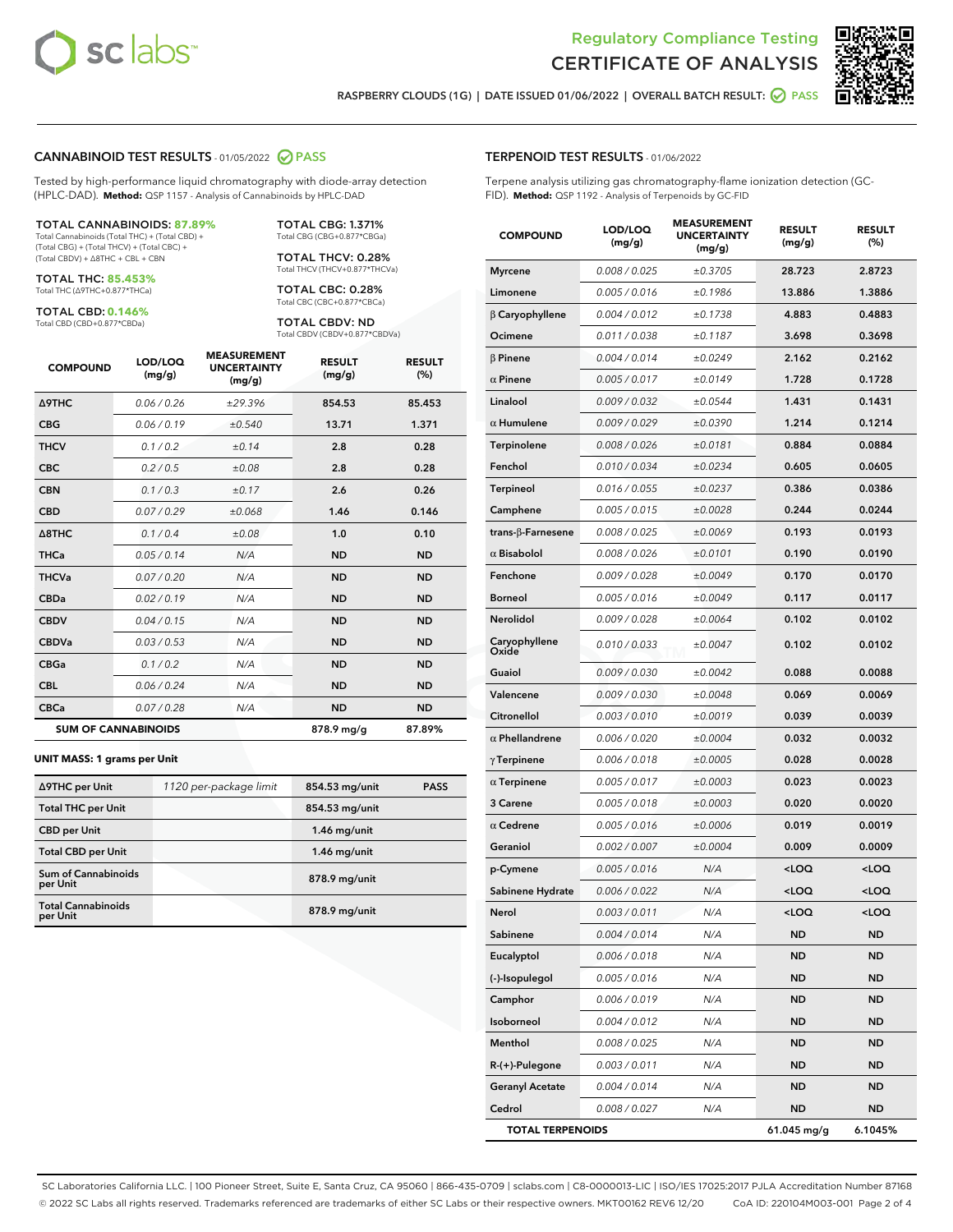



RASPBERRY CLOUDS (1G) | DATE ISSUED 01/06/2022 | OVERALL BATCH RESULT: @ PASS

#### CATEGORY 1 PESTICIDE TEST RESULTS - 01/06/2022 2 PASS

Pesticide and plant growth regulator analysis utilizing high-performance liquid chromatography-mass spectrometry (HPLC-MS) or gas chromatography-mass spectrometry (GC-MS). \*GC-MS utilized where indicated. **Method:** QSP 1212 - Analysis of Pesticides and Mycotoxins by LC-MS or QSP 1213 - Analysis of Pesticides by GC-MS

| <b>Aldicarb</b><br>0.03 / 0.08<br><b>ND</b><br>$\ge$ LOD<br>N/A<br><b>PASS</b><br>Carbofuran<br>0.02/0.05<br>$\ge$ LOD<br>N/A<br><b>ND</b><br><b>PASS</b><br>Chlordane*<br>0.03 / 0.08<br><b>ND</b><br>$>$ LOD<br>N/A<br><b>PASS</b><br>0.03/0.10<br><b>ND</b><br><b>PASS</b><br>Chlorfenapyr*<br>$\ge$ LOD<br>N/A<br>0.02 / 0.06<br>N/A<br><b>ND</b><br><b>PASS</b><br>Chlorpyrifos<br>$\ge$ LOD<br>0.02 / 0.07<br>N/A<br><b>ND</b><br><b>PASS</b><br>Coumaphos<br>$>$ LOD<br>Daminozide<br>0.02 / 0.07<br>$\ge$ LOD<br>N/A<br><b>ND</b><br><b>PASS</b><br><b>DDVP</b><br>0.03/0.09<br>$\ge$ LOD<br>N/A<br><b>ND</b><br><b>PASS</b><br>(Dichlorvos)<br>Dimethoate<br><b>ND</b><br><b>PASS</b><br>0.03 / 0.08<br>$>$ LOD<br>N/A<br>Ethoprop(hos)<br>0.03/0.10<br>$\ge$ LOD<br>N/A<br><b>ND</b><br><b>PASS</b><br>0.02/0.06<br>$\ge$ LOD<br>N/A<br><b>ND</b><br><b>PASS</b><br>Etofenprox<br>Fenoxycarb<br>0.03 / 0.08<br>$>$ LOD<br>N/A<br><b>ND</b><br><b>PASS</b><br>0.03 / 0.08<br><b>ND</b><br><b>PASS</b><br>Fipronil<br>$\ge$ LOD<br>N/A<br>Imazalil<br>0.02 / 0.06<br>$>$ LOD<br>N/A<br><b>ND</b><br><b>PASS</b><br>0.02 / 0.07<br>Methiocarb<br>N/A<br><b>ND</b><br>$>$ LOD<br><b>PASS</b><br>Methyl<br>0.03/0.10<br>$\ge$ LOD<br>N/A<br><b>ND</b><br><b>PASS</b><br>parathion<br>0.03/0.09<br>$\ge$ LOD<br>N/A<br><b>ND</b><br><b>PASS</b><br><b>Mevinphos</b><br>Paclobutrazol<br>0.02 / 0.05<br>$\ge$ LOD<br>N/A<br><b>ND</b><br><b>PASS</b><br>0.03/0.09<br>N/A<br>$\ge$ LOD<br><b>ND</b><br><b>PASS</b><br>Propoxur<br>0.03 / 0.08<br><b>ND</b><br><b>PASS</b><br>Spiroxamine<br>$\ge$ LOD<br>N/A<br><b>PASS</b><br>Thiacloprid<br>0.03/0.10<br>$\ge$ LOD<br>N/A<br><b>ND</b> | <b>COMPOUND</b> | LOD/LOQ<br>$(\mu g/g)$ | <b>ACTION</b><br>LIMIT<br>$(\mu g/g)$ | <b>MEASUREMENT</b><br><b>UNCERTAINTY</b><br>$(\mu g/g)$ | <b>RESULT</b><br>$(\mu g/g)$ | <b>RESULT</b> |
|--------------------------------------------------------------------------------------------------------------------------------------------------------------------------------------------------------------------------------------------------------------------------------------------------------------------------------------------------------------------------------------------------------------------------------------------------------------------------------------------------------------------------------------------------------------------------------------------------------------------------------------------------------------------------------------------------------------------------------------------------------------------------------------------------------------------------------------------------------------------------------------------------------------------------------------------------------------------------------------------------------------------------------------------------------------------------------------------------------------------------------------------------------------------------------------------------------------------------------------------------------------------------------------------------------------------------------------------------------------------------------------------------------------------------------------------------------------------------------------------------------------------------------------------------------------------------------------------------------------------------------------------------------------------------------------------|-----------------|------------------------|---------------------------------------|---------------------------------------------------------|------------------------------|---------------|
|                                                                                                                                                                                                                                                                                                                                                                                                                                                                                                                                                                                                                                                                                                                                                                                                                                                                                                                                                                                                                                                                                                                                                                                                                                                                                                                                                                                                                                                                                                                                                                                                                                                                                            |                 |                        |                                       |                                                         |                              |               |
|                                                                                                                                                                                                                                                                                                                                                                                                                                                                                                                                                                                                                                                                                                                                                                                                                                                                                                                                                                                                                                                                                                                                                                                                                                                                                                                                                                                                                                                                                                                                                                                                                                                                                            |                 |                        |                                       |                                                         |                              |               |
|                                                                                                                                                                                                                                                                                                                                                                                                                                                                                                                                                                                                                                                                                                                                                                                                                                                                                                                                                                                                                                                                                                                                                                                                                                                                                                                                                                                                                                                                                                                                                                                                                                                                                            |                 |                        |                                       |                                                         |                              |               |
|                                                                                                                                                                                                                                                                                                                                                                                                                                                                                                                                                                                                                                                                                                                                                                                                                                                                                                                                                                                                                                                                                                                                                                                                                                                                                                                                                                                                                                                                                                                                                                                                                                                                                            |                 |                        |                                       |                                                         |                              |               |
|                                                                                                                                                                                                                                                                                                                                                                                                                                                                                                                                                                                                                                                                                                                                                                                                                                                                                                                                                                                                                                                                                                                                                                                                                                                                                                                                                                                                                                                                                                                                                                                                                                                                                            |                 |                        |                                       |                                                         |                              |               |
|                                                                                                                                                                                                                                                                                                                                                                                                                                                                                                                                                                                                                                                                                                                                                                                                                                                                                                                                                                                                                                                                                                                                                                                                                                                                                                                                                                                                                                                                                                                                                                                                                                                                                            |                 |                        |                                       |                                                         |                              |               |
|                                                                                                                                                                                                                                                                                                                                                                                                                                                                                                                                                                                                                                                                                                                                                                                                                                                                                                                                                                                                                                                                                                                                                                                                                                                                                                                                                                                                                                                                                                                                                                                                                                                                                            |                 |                        |                                       |                                                         |                              |               |
|                                                                                                                                                                                                                                                                                                                                                                                                                                                                                                                                                                                                                                                                                                                                                                                                                                                                                                                                                                                                                                                                                                                                                                                                                                                                                                                                                                                                                                                                                                                                                                                                                                                                                            |                 |                        |                                       |                                                         |                              |               |
|                                                                                                                                                                                                                                                                                                                                                                                                                                                                                                                                                                                                                                                                                                                                                                                                                                                                                                                                                                                                                                                                                                                                                                                                                                                                                                                                                                                                                                                                                                                                                                                                                                                                                            |                 |                        |                                       |                                                         |                              |               |
|                                                                                                                                                                                                                                                                                                                                                                                                                                                                                                                                                                                                                                                                                                                                                                                                                                                                                                                                                                                                                                                                                                                                                                                                                                                                                                                                                                                                                                                                                                                                                                                                                                                                                            |                 |                        |                                       |                                                         |                              |               |
|                                                                                                                                                                                                                                                                                                                                                                                                                                                                                                                                                                                                                                                                                                                                                                                                                                                                                                                                                                                                                                                                                                                                                                                                                                                                                                                                                                                                                                                                                                                                                                                                                                                                                            |                 |                        |                                       |                                                         |                              |               |
|                                                                                                                                                                                                                                                                                                                                                                                                                                                                                                                                                                                                                                                                                                                                                                                                                                                                                                                                                                                                                                                                                                                                                                                                                                                                                                                                                                                                                                                                                                                                                                                                                                                                                            |                 |                        |                                       |                                                         |                              |               |
|                                                                                                                                                                                                                                                                                                                                                                                                                                                                                                                                                                                                                                                                                                                                                                                                                                                                                                                                                                                                                                                                                                                                                                                                                                                                                                                                                                                                                                                                                                                                                                                                                                                                                            |                 |                        |                                       |                                                         |                              |               |
|                                                                                                                                                                                                                                                                                                                                                                                                                                                                                                                                                                                                                                                                                                                                                                                                                                                                                                                                                                                                                                                                                                                                                                                                                                                                                                                                                                                                                                                                                                                                                                                                                                                                                            |                 |                        |                                       |                                                         |                              |               |
|                                                                                                                                                                                                                                                                                                                                                                                                                                                                                                                                                                                                                                                                                                                                                                                                                                                                                                                                                                                                                                                                                                                                                                                                                                                                                                                                                                                                                                                                                                                                                                                                                                                                                            |                 |                        |                                       |                                                         |                              |               |
|                                                                                                                                                                                                                                                                                                                                                                                                                                                                                                                                                                                                                                                                                                                                                                                                                                                                                                                                                                                                                                                                                                                                                                                                                                                                                                                                                                                                                                                                                                                                                                                                                                                                                            |                 |                        |                                       |                                                         |                              |               |
|                                                                                                                                                                                                                                                                                                                                                                                                                                                                                                                                                                                                                                                                                                                                                                                                                                                                                                                                                                                                                                                                                                                                                                                                                                                                                                                                                                                                                                                                                                                                                                                                                                                                                            |                 |                        |                                       |                                                         |                              |               |
|                                                                                                                                                                                                                                                                                                                                                                                                                                                                                                                                                                                                                                                                                                                                                                                                                                                                                                                                                                                                                                                                                                                                                                                                                                                                                                                                                                                                                                                                                                                                                                                                                                                                                            |                 |                        |                                       |                                                         |                              |               |
|                                                                                                                                                                                                                                                                                                                                                                                                                                                                                                                                                                                                                                                                                                                                                                                                                                                                                                                                                                                                                                                                                                                                                                                                                                                                                                                                                                                                                                                                                                                                                                                                                                                                                            |                 |                        |                                       |                                                         |                              |               |
|                                                                                                                                                                                                                                                                                                                                                                                                                                                                                                                                                                                                                                                                                                                                                                                                                                                                                                                                                                                                                                                                                                                                                                                                                                                                                                                                                                                                                                                                                                                                                                                                                                                                                            |                 |                        |                                       |                                                         |                              |               |
|                                                                                                                                                                                                                                                                                                                                                                                                                                                                                                                                                                                                                                                                                                                                                                                                                                                                                                                                                                                                                                                                                                                                                                                                                                                                                                                                                                                                                                                                                                                                                                                                                                                                                            |                 |                        |                                       |                                                         |                              |               |

#### CATEGORY 2 PESTICIDE TEST RESULTS - 01/06/2022 2 PASS

| <b>COMPOUND</b>          | LOD/LOO<br>$(\mu g/g)$ | <b>ACTION</b><br>LIMIT<br>$(\mu g/g)$ | <b>MEASUREMENT</b><br><b>UNCERTAINTY</b><br>$(\mu g/g)$ | <b>RESULT</b><br>$(\mu g/g)$ | <b>RESULT</b> |  |
|--------------------------|------------------------|---------------------------------------|---------------------------------------------------------|------------------------------|---------------|--|
| Abamectin                | 0.03/0.10              | 0.1                                   | N/A                                                     | <b>ND</b>                    | <b>PASS</b>   |  |
| Acephate                 | 0.02/0.07              | 0.1                                   | N/A                                                     | <b>ND</b>                    | <b>PASS</b>   |  |
| Acequinocyl              | 0.02/0.07              | 0.1                                   | N/A                                                     | <b>ND</b>                    | <b>PASS</b>   |  |
| Acetamiprid              | 0.02 / 0.05            | 0.1                                   | N/A                                                     | <b>ND</b>                    | <b>PASS</b>   |  |
| Azoxystrobin             | 0.02/0.07              | 0.1                                   | N/A                                                     | <b>ND</b>                    | <b>PASS</b>   |  |
| <b>Bifenazate</b>        | 0.01 / 0.04            | 0.1                                   | N/A                                                     | <b>ND</b>                    | <b>PASS</b>   |  |
| <b>Bifenthrin</b>        | 0.02 / 0.05            | 3                                     | N/A                                                     | <b>ND</b>                    | <b>PASS</b>   |  |
| <b>Boscalid</b>          | 0.03/0.09              | 0.1                                   | N/A                                                     | <b>ND</b>                    | <b>PASS</b>   |  |
| Captan                   | 0.19/0.57              | 0.7                                   | N/A                                                     | <b>ND</b>                    | <b>PASS</b>   |  |
| Carbaryl                 | 0.02/0.06              | 0.5                                   | N/A                                                     | <b>ND</b>                    | <b>PASS</b>   |  |
| Chlorantranilip-<br>role | 0.04/0.12              | 10                                    | N/A                                                     | <b>ND</b>                    | <b>PASS</b>   |  |
| Clofentezine             | 0.03/0.09              | 0.1                                   | N/A                                                     | <b>ND</b>                    | <b>PASS</b>   |  |

| <b>CATEGORY 2 PESTICIDE TEST RESULTS</b> - 01/06/2022 continued |  |  |
|-----------------------------------------------------------------|--|--|
|                                                                 |  |  |

| <b>COMPOUND</b>               | LOD/LOQ<br>(µg/g) | <b>ACTION</b><br><b>LIMIT</b><br>(µg/g) | <b>MEASUREMENT</b><br><b>UNCERTAINTY</b><br>$(\mu g/g)$ | <b>RESULT</b><br>(µg/g) | <b>RESULT</b> |
|-------------------------------|-------------------|-----------------------------------------|---------------------------------------------------------|-------------------------|---------------|
| Cyfluthrin                    | 0.12 / 0.38       | $\overline{c}$                          | N/A                                                     | <b>ND</b>               | <b>PASS</b>   |
| Cypermethrin                  | 0.11 / 0.32       | $\mathcal{I}$                           | N/A                                                     | <b>ND</b>               | <b>PASS</b>   |
| <b>Diazinon</b>               | 0.02 / 0.05       | 0.1                                     | N/A                                                     | <b>ND</b>               | <b>PASS</b>   |
| Dimethomorph                  | 0.03 / 0.09       | 2                                       | N/A                                                     | <b>ND</b>               | <b>PASS</b>   |
| Etoxazole                     | 0.02 / 0.06       | 0.1                                     | N/A                                                     | <b>ND</b>               | <b>PASS</b>   |
| Fenhexamid                    | 0.03 / 0.09       | 0.1                                     | N/A                                                     | <b>ND</b>               | <b>PASS</b>   |
| Fenpyroximate                 | 0.02 / 0.06       | 0.1                                     | N/A                                                     | <b>ND</b>               | <b>PASS</b>   |
| Flonicamid                    | 0.03 / 0.10       | 0.1                                     | N/A                                                     | <b>ND</b>               | <b>PASS</b>   |
| Fludioxonil                   | 0.03/0.10         | 0.1                                     | N/A                                                     | <b>ND</b>               | <b>PASS</b>   |
| Hexythiazox                   | 0.02 / 0.07       | 0.1                                     | N/A                                                     | <b>ND</b>               | <b>PASS</b>   |
| Imidacloprid                  | 0.04 / 0.11       | 5                                       | N/A                                                     | <b>ND</b>               | <b>PASS</b>   |
| Kresoxim-methyl               | 0.02 / 0.07       | 0.1                                     | N/A                                                     | <b>ND</b>               | <b>PASS</b>   |
| <b>Malathion</b>              | 0.03 / 0.09       | 0.5                                     | N/A                                                     | <b>ND</b>               | <b>PASS</b>   |
| Metalaxyl                     | 0.02 / 0.07       | $\overline{c}$                          | N/A                                                     | <b>ND</b>               | <b>PASS</b>   |
| Methomyl                      | 0.03 / 0.10       | 1                                       | N/A                                                     | <b>ND</b>               | <b>PASS</b>   |
| Myclobutanil                  | 0.03 / 0.09       | 0.1                                     | N/A                                                     | <b>ND</b>               | <b>PASS</b>   |
| <b>Naled</b>                  | 0.02 / 0.07       | 0.1                                     | N/A                                                     | <b>ND</b>               | <b>PASS</b>   |
| Oxamyl                        | 0.04 / 0.11       | 0.5                                     | N/A                                                     | <b>ND</b>               | <b>PASS</b>   |
| Pentachloronitro-<br>benzene* | 0.03 / 0.09       | 0.1                                     | N/A                                                     | <b>ND</b>               | <b>PASS</b>   |
| Permethrin                    | 0.04 / 0.12       | 0.5                                     | N/A                                                     | <b>ND</b>               | <b>PASS</b>   |
| Phosmet                       | 0.03 / 0.10       | 0.1                                     | N/A                                                     | <b>ND</b>               | <b>PASS</b>   |
| Piperonylbu-<br>toxide        | 0.02 / 0.07       | 3                                       | N/A                                                     | <b>ND</b>               | <b>PASS</b>   |
| Prallethrin                   | 0.03 / 0.08       | 0.1                                     | N/A                                                     | <b>ND</b>               | <b>PASS</b>   |
| Propiconazole                 | 0.02 / 0.07       | 0.1                                     | N/A                                                     | <b>ND</b>               | <b>PASS</b>   |
| Pyrethrins                    | 0.04 / 0.12       | 0.5                                     | N/A                                                     | <b>ND</b>               | <b>PASS</b>   |
| Pyridaben                     | 0.02 / 0.07       | 0.1                                     | N/A                                                     | <b>ND</b>               | <b>PASS</b>   |
| Spinetoram                    | 0.02 / 0.07       | 0.1                                     | N/A                                                     | <b>ND</b>               | <b>PASS</b>   |
| Spinosad                      | 0.02 / 0.07       | 0.1                                     | N/A                                                     | <b>ND</b>               | <b>PASS</b>   |
| Spiromesifen                  | 0.02 / 0.05       | 0.1                                     | N/A                                                     | <b>ND</b>               | <b>PASS</b>   |
| Spirotetramat                 | 0.02 / 0.06       | 0.1                                     | N/A                                                     | <b>ND</b>               | <b>PASS</b>   |
| Tebuconazole                  | 0.02 / 0.07       | 0.1                                     | N/A                                                     | <b>ND</b>               | <b>PASS</b>   |
| Thiamethoxam                  | 0.03 / 0.10       | 5                                       | N/A                                                     | <b>ND</b>               | <b>PASS</b>   |
| Trifloxystrobin               | 0.03 / 0.08       | 0.1                                     | N/A                                                     | <b>ND</b>               | <b>PASS</b>   |

SC Laboratories California LLC. | 100 Pioneer Street, Suite E, Santa Cruz, CA 95060 | 866-435-0709 | sclabs.com | C8-0000013-LIC | ISO/IES 17025:2017 PJLA Accreditation Number 87168 © 2022 SC Labs all rights reserved. Trademarks referenced are trademarks of either SC Labs or their respective owners. MKT00162 REV6 12/20 CoA ID: 220104M003-001 Page 3 of 4